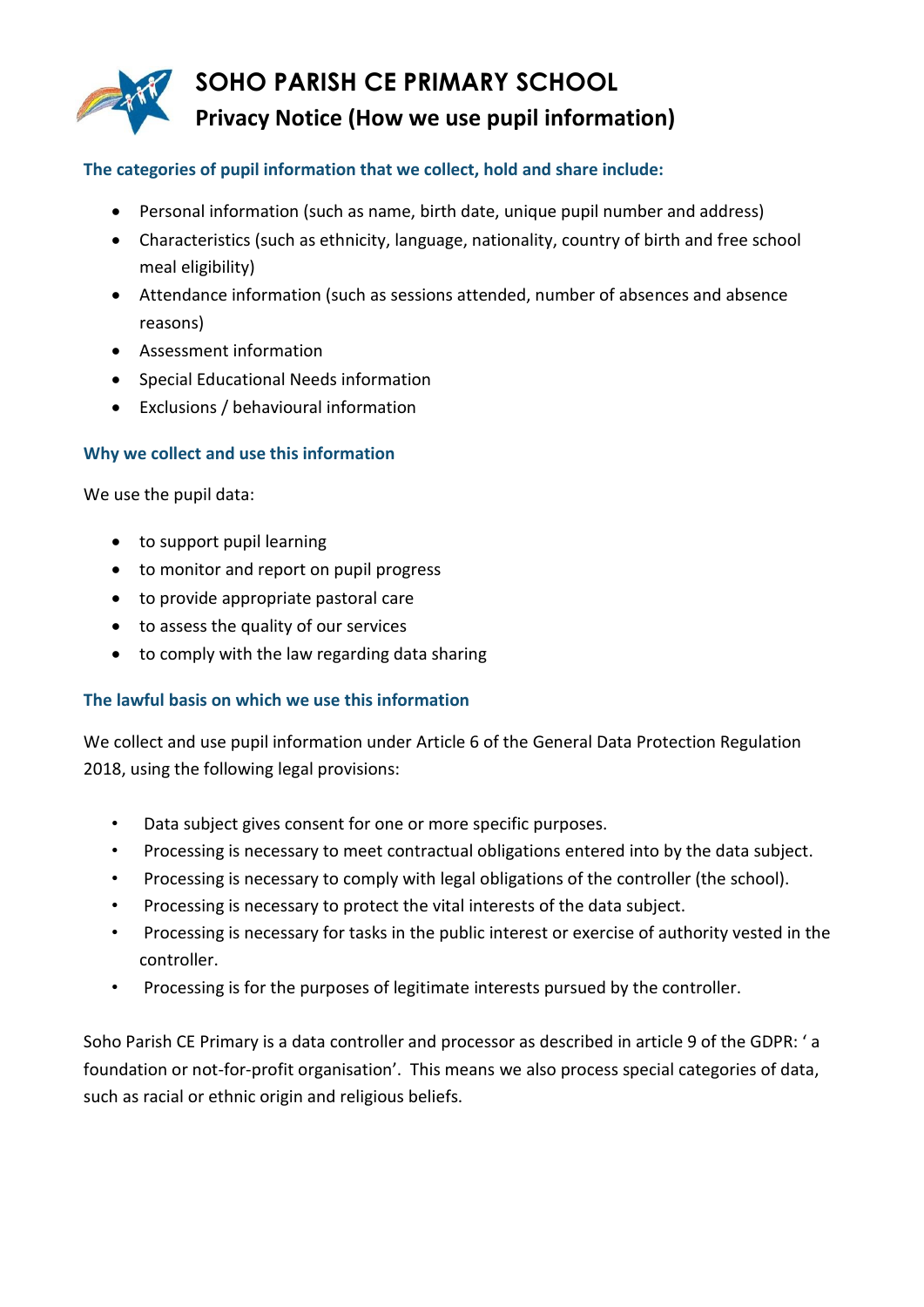# **Collecting pupil information**

Whilst the majority of pupil information you provide to us is mandatory, some of it is provided to us on a voluntary basis. In order to comply with the General Data Protection Regulation, we will inform you whether you are required to provide certain pupil information to us or if you have a choice in this.

## **Storing pupil data**

Personal data relating to pupils at Soho Parish CE Primary School and their families is retained in line with the school's GDPR Data Retention Policy. In accordance with the GDPR, the school does not store personal data indefinitely; data is only stored for as long as is necessary to complete the task for which it was originally collected.

# **Who we share pupil information with**

We routinely share pupil information with:

- school that the pupil attends after leaving us
- our local authority
- the Department for Education (DfE)

## **Why we share pupil information**

We do not share information about our pupils with anyone without consent unless the law and our policies allow us to do so.

We share pupils' data with the Department for Education (DfE) on a statutory basis. This data sharing underpins school funding and educational attainment policy and monitoring.

We are required to share information about our pupils with our local authority (LA) and the Department for Education (DfE) under section 3 of The Education (Information About Individual Pupils) (England) Regulations 2013.

## **Data collection requirements:**

To find out more about the data collection requirements placed on us by the Department for Education (for example; via the school census) go to [https://www.gov.uk/education/data](https://www.gov.uk/education/data-collection-and-censuses-for-schools)[collection-and-censuses-for-schools.](https://www.gov.uk/education/data-collection-and-censuses-for-schools)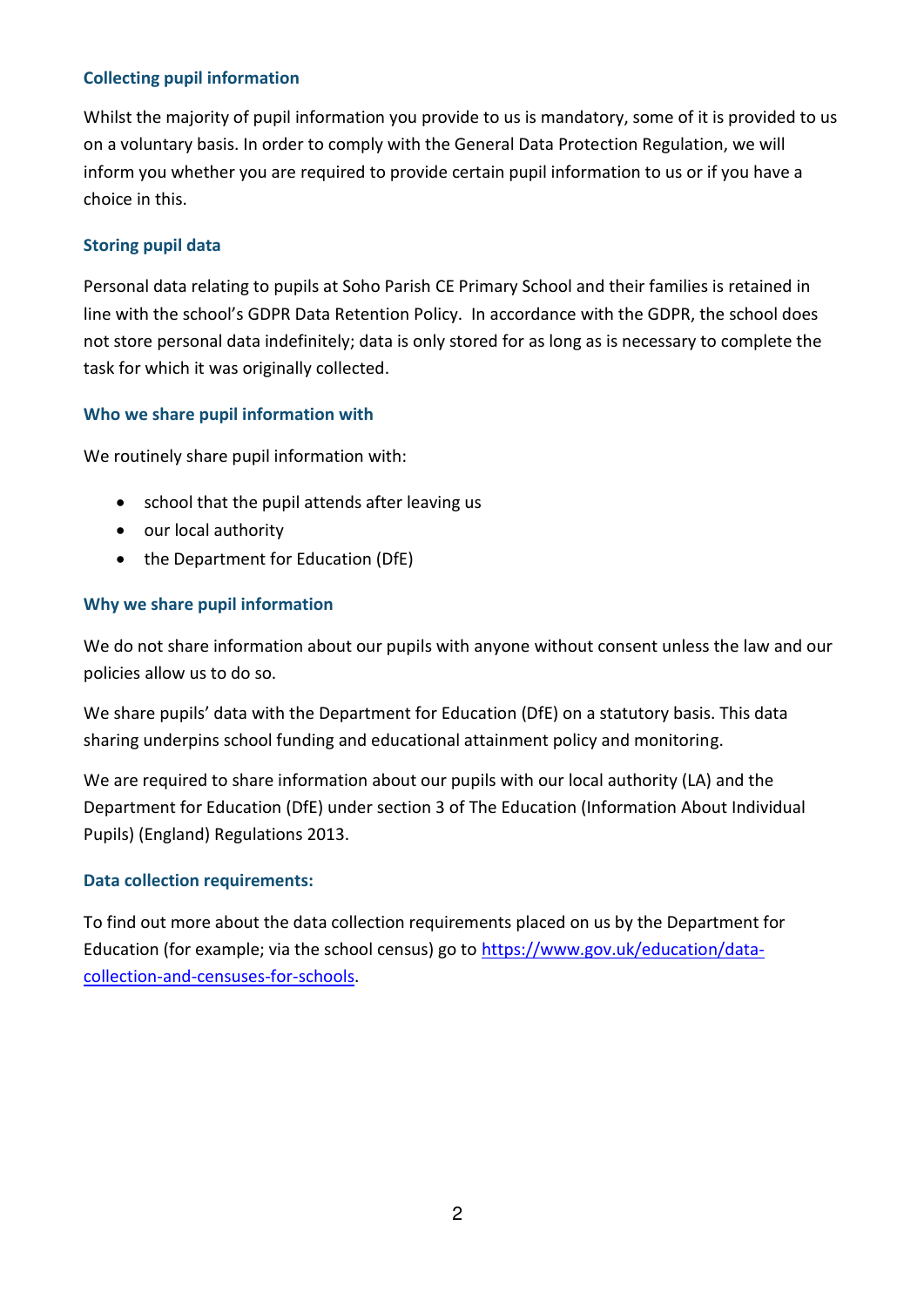# **The National Pupil Database (NPD)**

The NPD is owned and managed by the Department for Education and contains information about pupils in schools in England. It provides invaluable evidence on educational performance to inform independent research, as well as studies commissioned by the Department. It is held in electronic format for statistical purposes. This information is securely collected from a range of sources including schools, local authorities and awarding bodies.

We are required by law, to provide information about our pupils to the DfE as part of statutory data collections such as the school census and early years' census. Some of this information is then stored in the NPD. The law that allows this is the Education (Information About Individual Pupils) (England) Regulations 2013.

To find out more about the NPD, go to [https://www.gov.uk/government/publications/national](https://www.gov.uk/government/publications/national-pupil-database-user-guide-and-supporting-information)[pupil-database-user-guide-and-supporting-information.](https://www.gov.uk/government/publications/national-pupil-database-user-guide-and-supporting-information)

The department may share information about our pupils from the NPD with third parties who promote the education or well-being of children in England by:

- conducting research or analysis
- producing statistics
- providing information, advice or guidance

The Department has robust processes in place to ensure the confidentiality of our data is maintained and there are stringent controls in place regarding access and use of the data. Decisions on whether DfE releases data to third parties are subject to a strict approval process and based on a detailed assessment of:

- who is requesting the data
- the purpose for which it is required
- the level and sensitivity of data requested: and
- the arrangements in place to store and handle the data

To be granted access to pupil information, organisations must comply with strict terms and conditions covering the confidentiality and handling of the data, security arrangements and retention and use of the data.

For more information about the department's data sharing process, please visit: <https://www.gov.uk/data-protection-how-we-collect-and-share-research-data>

For information about which organisations the department has provided pupil information, (and for which project), please visit the following website: <https://www.gov.uk/government/publications/national-pupil-database-requests-received>

To contact DfE:<https://www.gov.uk/contact-dfe>